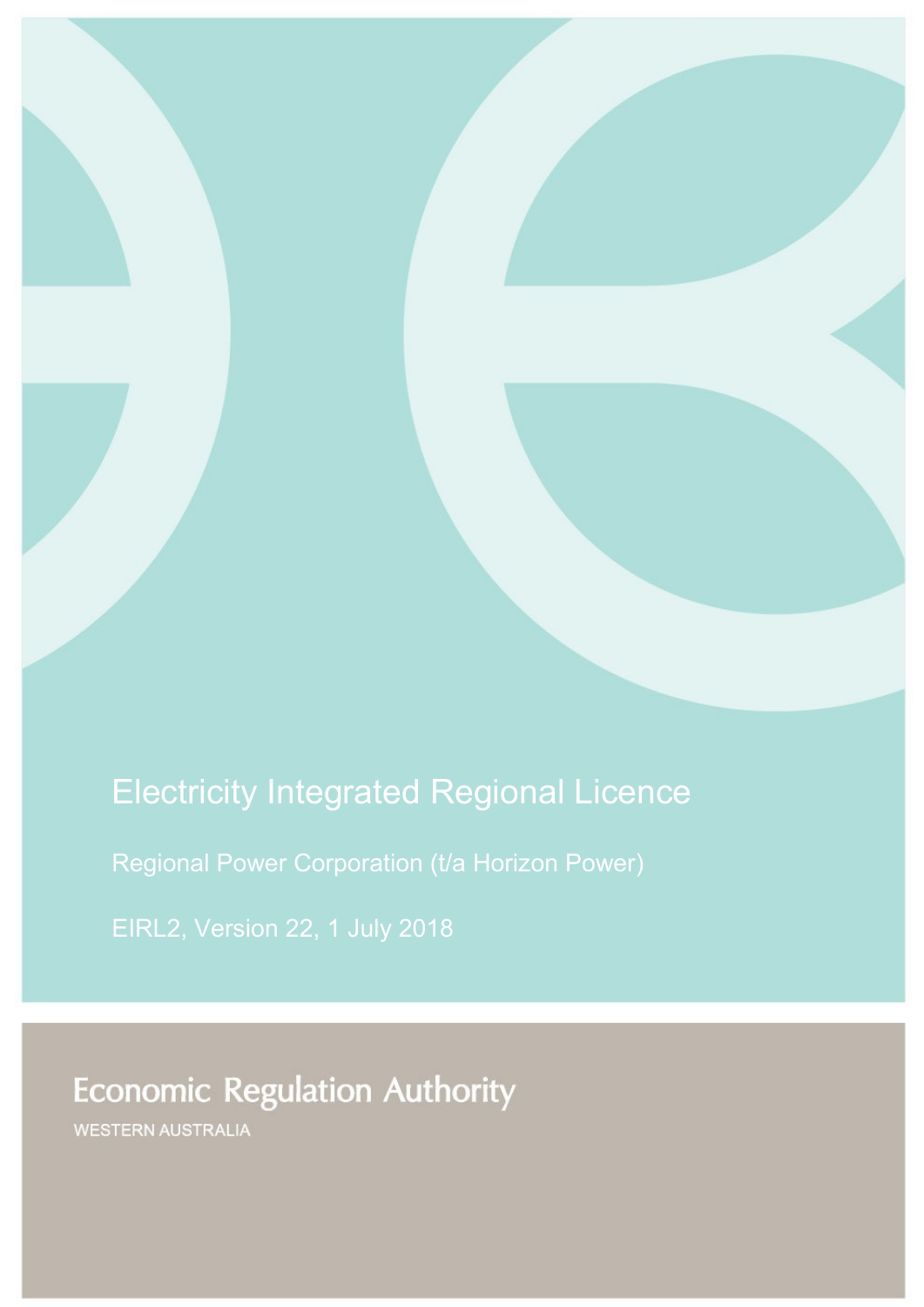## *ELECTRICITY INDUSTRY ACT 2004 (WA)*

<span id="page-1-1"></span><span id="page-1-0"></span>

| Licensee Name:            | Regional Power Corporation (t/a Horizon Power)          |
|---------------------------|---------------------------------------------------------|
|                           | ABN 57 955 011 697                                      |
| Licence Area:             | The area set out in the plan referred to in clause 2.5. |
| Licence Number:           | EILR <sub>2</sub>                                       |
| <b>Commencement Date:</b> | 30 March 2006                                           |
| <b>Version Number:</b>    | 22                                                      |
| <b>Version Date:</b>      | 1 July 2018                                             |
| <b>Expiry Date:</b>       | 29 March 2036                                           |

Signed by a delegate; member; or the Chair of the Economic Regulation Authority

1 July 2018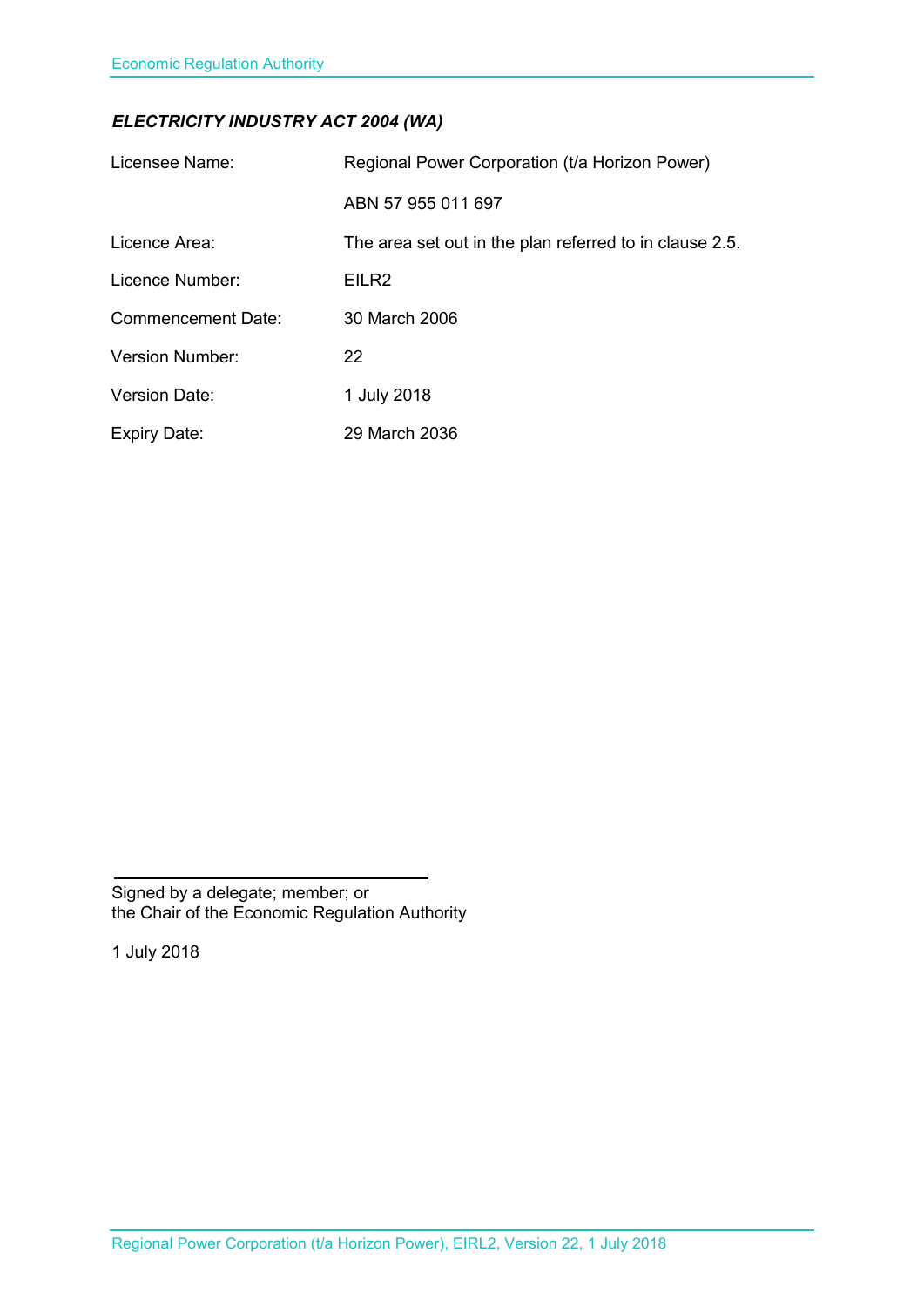## Index

| 1.             |     |                                                           |  |
|----------------|-----|-----------------------------------------------------------|--|
|                | 1.1 |                                                           |  |
|                | 1.2 |                                                           |  |
| 2.             |     |                                                           |  |
|                | 2.1 |                                                           |  |
|                | 2.2 |                                                           |  |
|                | 2.3 |                                                           |  |
|                | 2.4 |                                                           |  |
|                | 2.5 |                                                           |  |
| 3.             |     |                                                           |  |
|                | 3.1 |                                                           |  |
|                | 3.2 |                                                           |  |
|                | 3.3 |                                                           |  |
|                | 3.4 |                                                           |  |
|                | 3.5 |                                                           |  |
|                | 3.6 |                                                           |  |
|                | 3.7 |                                                           |  |
|                | 3.8 |                                                           |  |
|                | 3.9 |                                                           |  |
| $\mathbf{4}$ . |     |                                                           |  |
|                | 4.1 |                                                           |  |
|                | 4.2 |                                                           |  |
|                | 4.3 |                                                           |  |
|                | 4.4 |                                                           |  |
|                | 4.5 |                                                           |  |
|                |     | 5. AUDITS AND PERFORMANCE REPORTING OBLIGATIONS  12       |  |
|                | 5.1 |                                                           |  |
|                | 5.2 |                                                           |  |
|                | 5.3 |                                                           |  |
| 6.             |     |                                                           |  |
|                | 6.1 |                                                           |  |
|                | 6.2 |                                                           |  |
|                | 6.3 |                                                           |  |
|                | 6.4 |                                                           |  |
|                | 6.5 |                                                           |  |
|                | 6.6 | Directions by the ERA to amend Standard Form Contract  15 |  |
|                | 6.7 |                                                           |  |
|                | 6.8 |                                                           |  |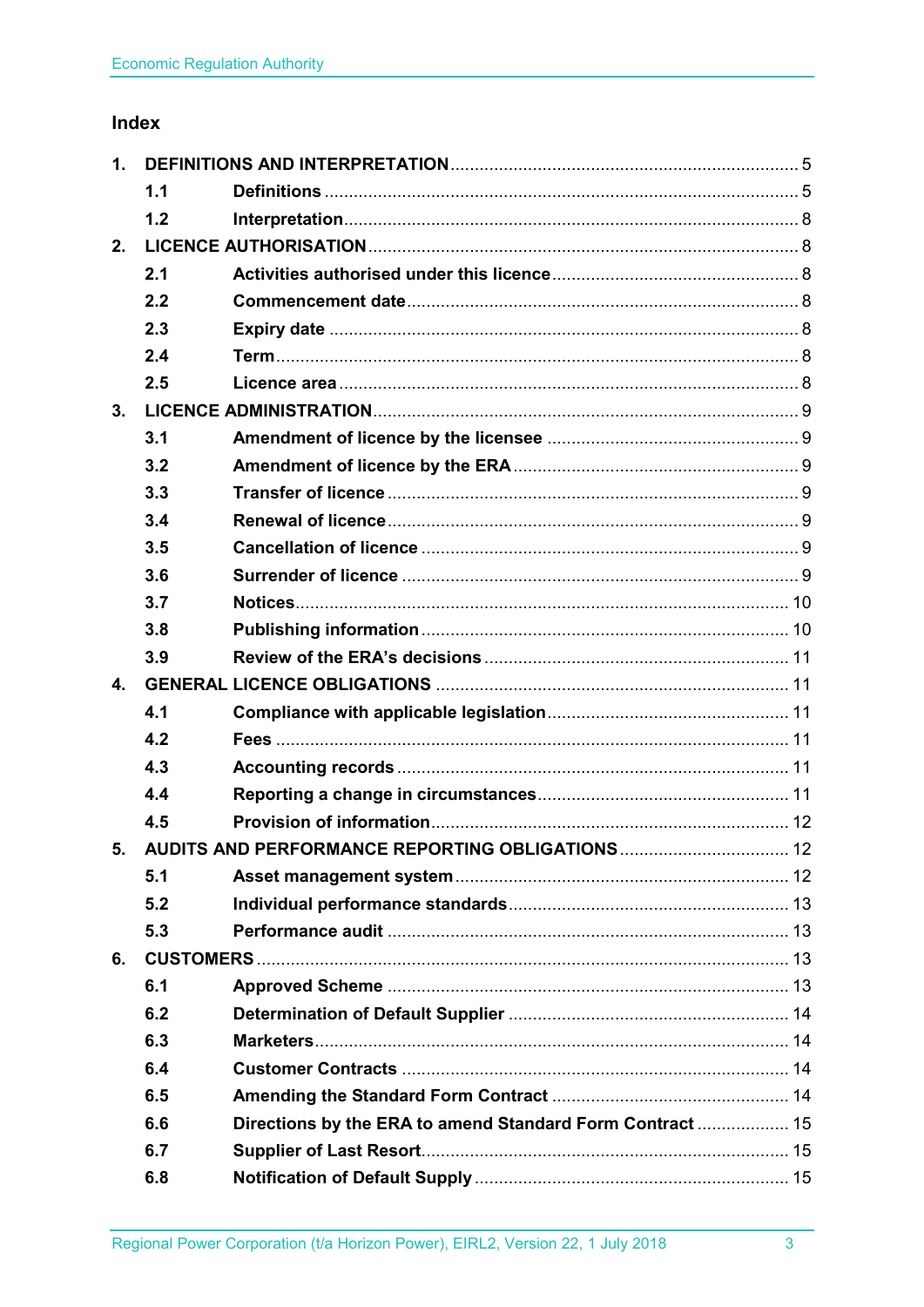| 6.9 |  |
|-----|--|
|     |  |
|     |  |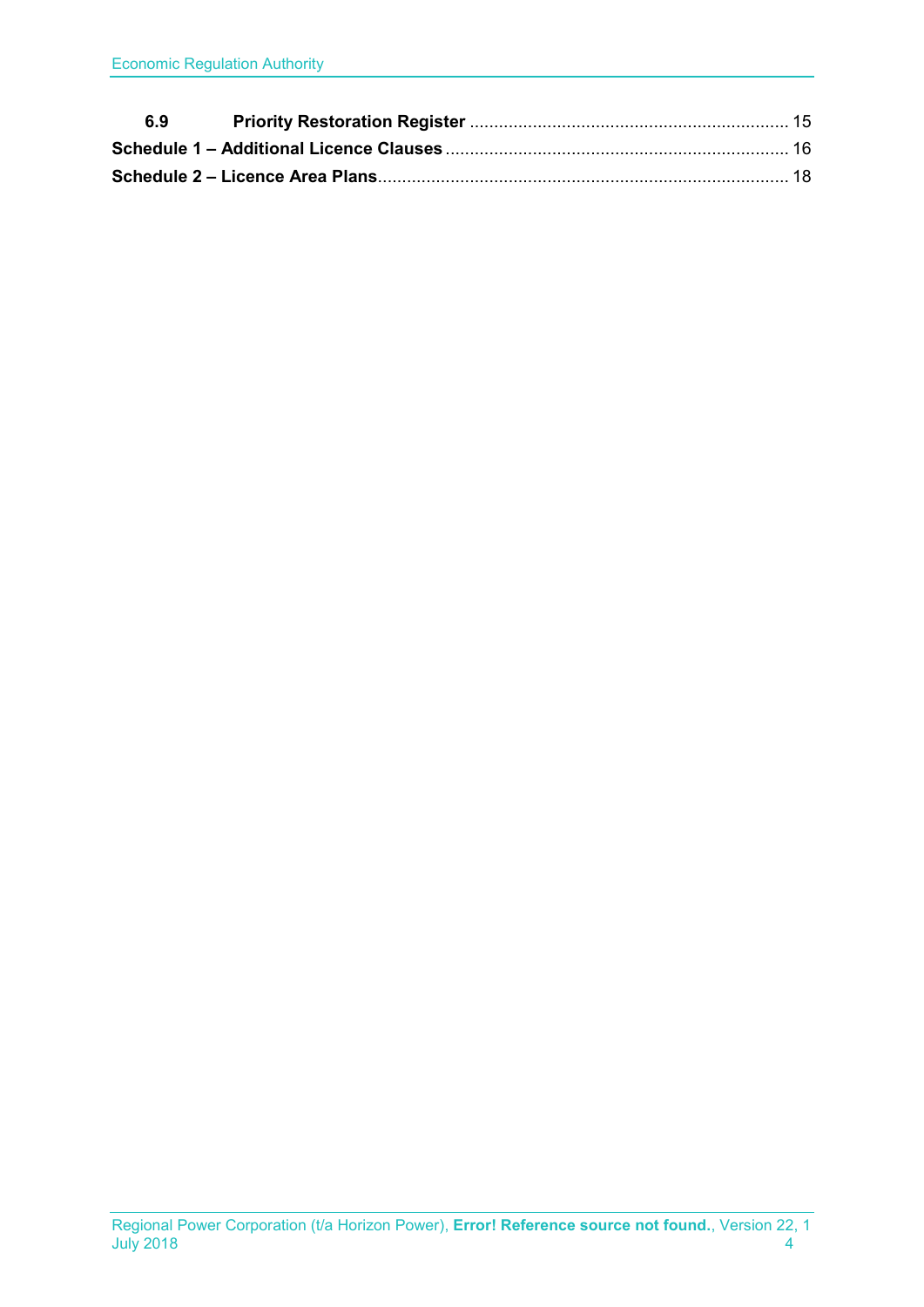## <span id="page-4-0"></span>**1. DEFINITIONS AND INTERPRETATION**

## <span id="page-4-1"></span>**1.1 Definitions**

1.1.1 In this *licence*, the following definitions apply unless the context otherwise requires:

*Act* means the *Electricity Industry Act 2004* (WA).

#### *applicable legislation* means:

- (a) the *Act*; and
- (b) the *Regulations* and the *Codes*.

*approved scheme* means a scheme approved under section 92 of the *Act*.

*business day* means a day which is not a Saturday, Sunday or a Public Holiday in Western Australia.

#### *Code* means:

- (a) the *Code of Conduct for the Supply of Electricity to Small Use Customers 2018*;
- (b) the *Electricity Industry (Customer Transfer) Code 2016*;
- (c) the *Electricity Industry (Metering) Code 2012*; and
- (d) the *Electricity Industry (Network Quality and Reliability of Supply) Code 2005*.

*commencement date* means the date the *licence* was first granted by the *ERA* being the date specified in clause 2.2.

*connection point* has the meaning given to that term in regulation 35 of the *[Electricity](http://www.slp.wa.gov.au/legislation/statutes.nsf/main_mrtitle_1345_homepage.html)  [Industry \(Customer Contracts\) Regulations 2005](http://www.slp.wa.gov.au/legislation/statutes.nsf/main_mrtitle_1345_homepage.html)*.

*customer* has the meaning given to that term in section 3 of the *Act*.

*default supplier* has the meaning given to that term in regulation 35 of the *Electricity [Industry \(Customer Contracts\) Regulations 2005.](http://www.slp.wa.gov.au/legislation/statutes.nsf/main_mrtitle_1345_homepage.html)*

*distribution system* has the meaning given to that term in section 3 of the *Act*.

*electricity* has the meaning given to that term in section 3 of the *Act*.

*electricity marketing agent* has the meaning given to that term in section 78 of the *Act*.

#### *electronic means* means:

- (a) the internet;
- (b) email, being:
	- (i) in relation to the *ERA*, the *ERA's* email address as notified to the *licensee*; and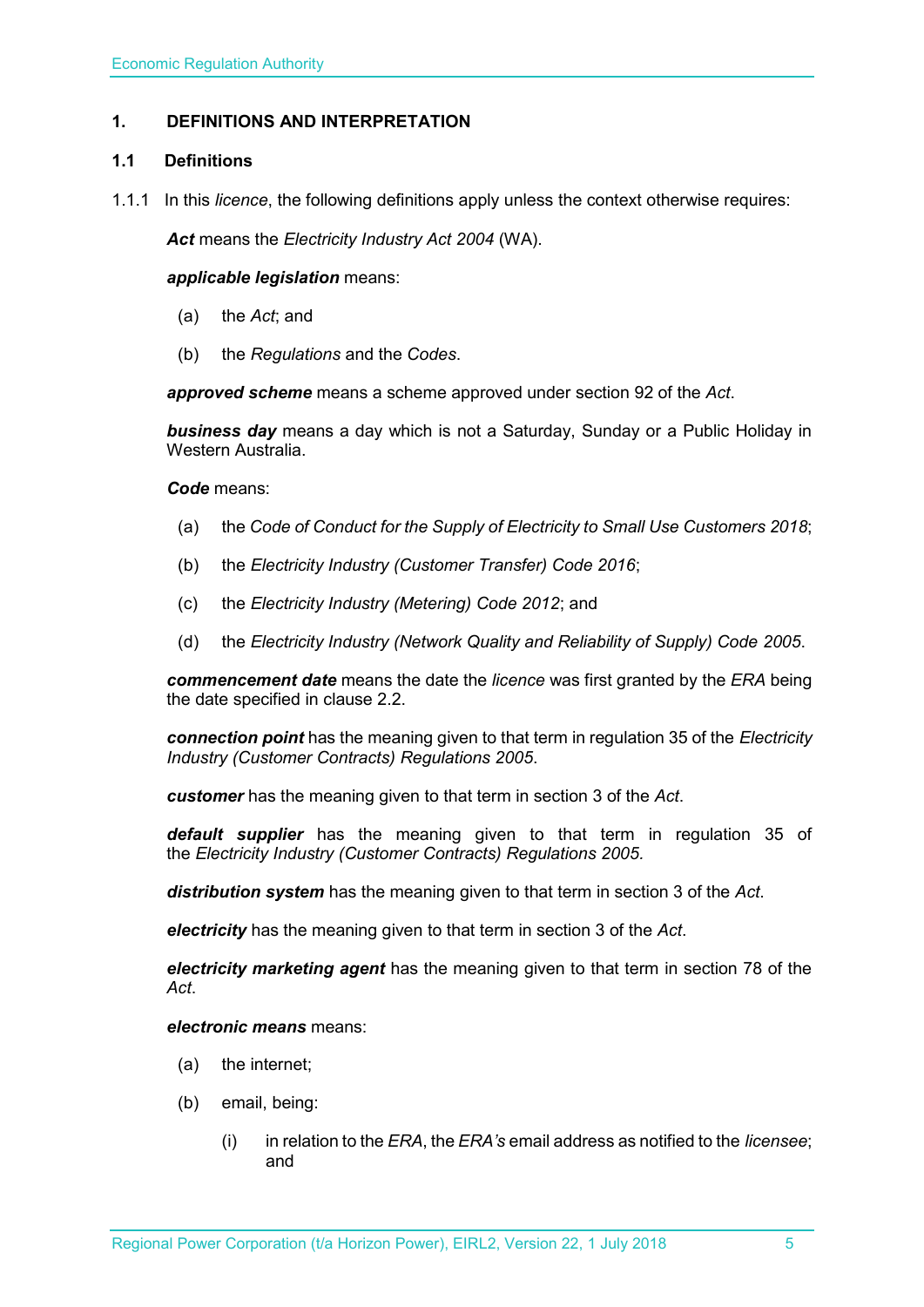- (ii) in relation to the *licensee*, the email address specified in the *licence* application or other such email address as notified in writing to the *ERA;* or
- (iii) any other similar means,

but does not include facsimile or telephone.

*ERA* means the Economic Regulation Authority.

*expiry date* means the date specified in clause 2.3*.*

*generating works* has the meaning given to that term in section 3 of the *Act*.

*individual performance standards* mean any standards prescribed by the *ERA* for an individual *licensee* pursuant to clause 5.2 of the *licence*.

*interruption* means the temporary unavailability of *supply* from the *distribution system* to a *customer* but does not include disconnection.

*licence* means:

- (a) this document (excluding the title page and the second page of this document);
- (b) any Schedules to this document; and
- (c) any individual *performance standards* approved by the *ERA* pursuant to clause 5.2.

*licence area* is the area stated in clause 2.5 of this *licence*.

*licensee* means Regional Power Corporation (t/a Horizon Power), ABN 57 955 011 697.

*licensee's assets* means the *licensee's distribution system, transmission system or generating works* (as the case may be).

*non-standard contract* has the meaning given to that term in section 47 of the *Act*.

*notice* means a written notice, agreement, consent, direction, representation, advice, statement or other communication required or given pursuant to, or in connection with, this *licence*.

*operate* has the meaning given to that term in section 3 of the *Act*.

*performance audit* means an audit of the effectiveness of measures taken by the *licensee* to meet the *performance criteria* in this *licence*.

*performance criteria* means:

- (a) the terms and conditions of the *licence*; and
- (b) any other relevant matter in connection with the *applicable legislation* that the *ERA* determines should form part of the *performance audit*.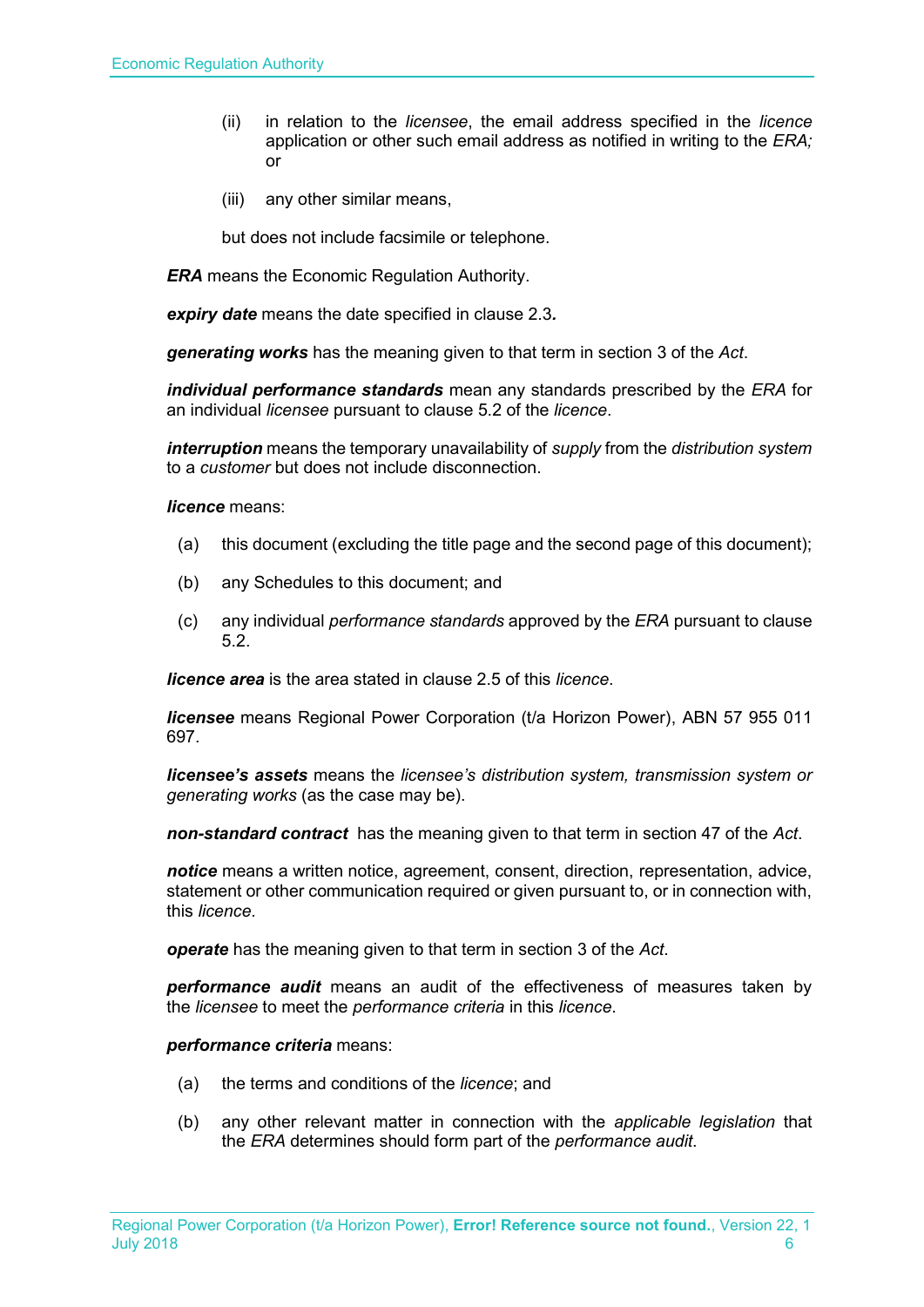*priority restoration register* means a register, process or document that determines the order of restoration of power in the event of an unplanned *interruption*.

*publish* in relation to a report or information means either:

- (a) posting the report or information on the *licensee's* website; or
- (b) sending the report or information to the *ERA* to be published on the *ERA's* website.

*Regulations* means:

- (a) *Economic Regulation Authority (Licensing Funding) Regulations 2014*;
- (b) *Electricity Industry (Code of Conduct) Regulations 2005*;
- (c) *Electricity Industry (Customer Contracts) Regulations 2005*;
- (d) *Electricity Industry (Licence Conditions) Regulations 2005*;
- (e) *Electricity Industry (Obligation to Connect) Regulations 2005*; and
- (f) *Electricity Industry (Ombudsman Scheme) Regulations 2005.*

*related body corporate* has the meaning given to that term in section 50 of the *Corporations Act 2001 (Cwth)*.

*Reviewable decision* means a decision by the *ERA* pursuant to:

- (a) clause 3.8.3;
- (b) clause 5.1.5;
- (c) clause 5.1.7;
- (d) clause 5.2.2;
- (e) clause 5.3.2; or
- (f) clause 5.3.4,

of this *licence*.

*small use customer* has the same meaning as the meaning given to "customer" in section 47 of the *Act*.

*South West Interconnected System* has the meaning given to that term in section 3 of the *Act.* 

*standard form contract* has the meaning given to that term in section 47 of the *Act*.

*supplier of last resort* has the meaning given to that term in section 69(1) of the *Act*.

*supply* has the meaning given to that term in section 3 of the *Act*.

*transmission system* has the meaning given to that term in section 3 of the *Act*.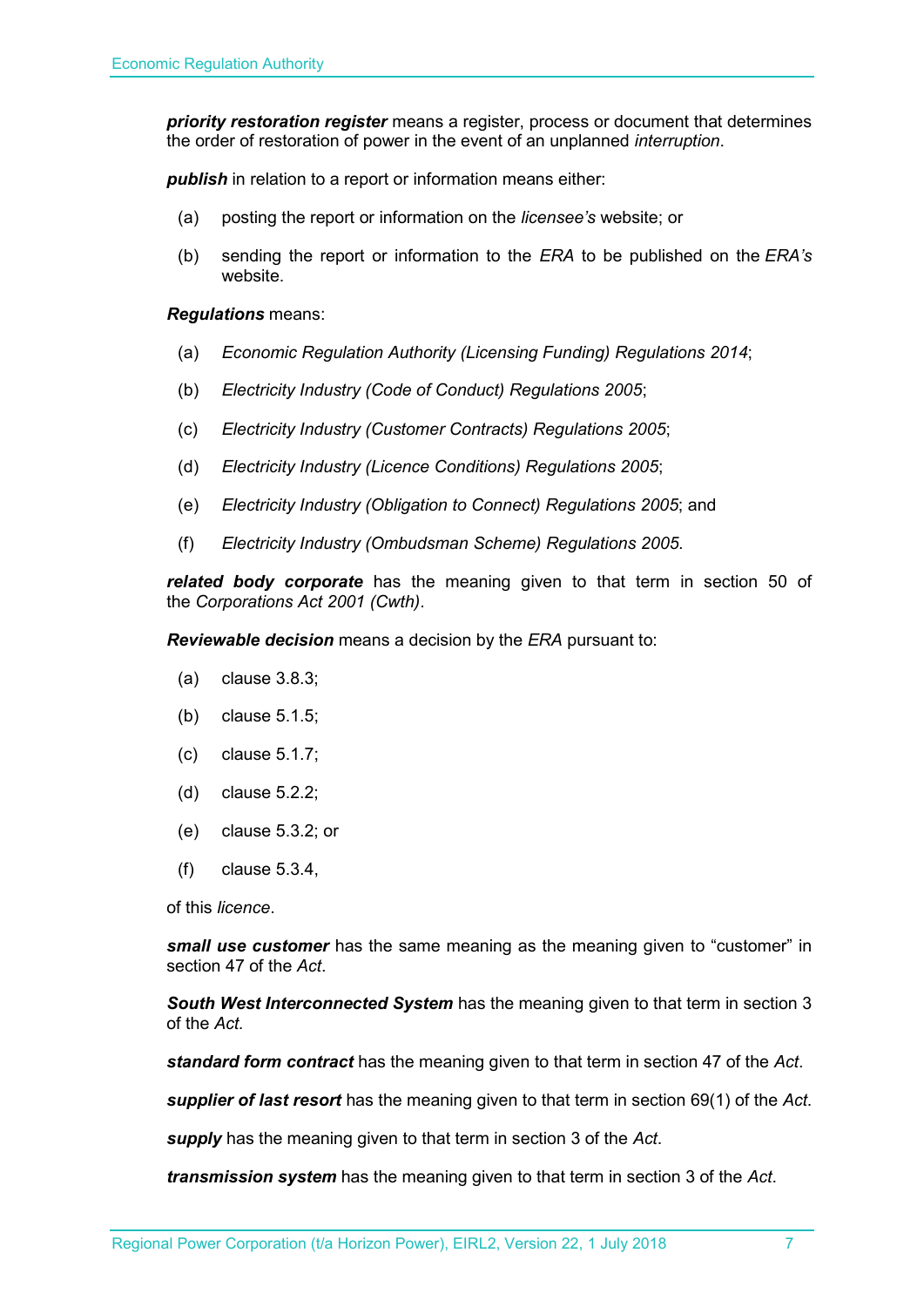*version date* means the date on which the *licence* was last amended pursuant to clause 3.1 or clause 3.2.

### <span id="page-7-0"></span>**1.2 Interpretation**

1.2.1 A reference in this *licence* to any *applicable legislation* includes, unless the context otherwise requires, any statutory modification, amendment, replacement or re-enactment of that *applicable legislation*.

## <span id="page-7-1"></span>**2. LICENCE AUTHORISATION**

## <span id="page-7-2"></span>**2.1 Activities authorised under this licence**

- 2.1.1 The *licensee* is granted a *licence* for the *licence area* to:
	- (a) Not Used
	- (b) construct and *operate* a new *transmission system* or *operate* an existing *transmission system*;
	- (c) construct and *operate* a new *distribution system* or *operate* an existing *distribution system*; and
	- (d) sell electricity to *customers*;

in accordance with the terms and conditions of this *licence* and for the purpose of *supplying electricity* to *customers* otherwise than through the *South West Interconnected System*.

#### <span id="page-7-3"></span>**2.2 Commencement date**

- 2.2.1 30 March 2006
- <span id="page-7-4"></span>**2.3 Expiry date**
- 2.3.1 29 March 2036

## <span id="page-7-5"></span>**2.4 Term [Section 15 of the Act]**

- 2.4.1 This *licence* commences on the *commencement date* and continues until the earlier of:
	- (a) the cancellation of the *licence* pursuant to clause 3.5 of this *licence*;
	- (b) the surrender of the *licence* pursuant to clause 3.6 of this *licence*; or
	- (c) the *expiry date*.

#### <span id="page-7-6"></span>**2.5 Licence area**

2.5.1 The *licence area* is set out in plan(s):

ERA-EL-143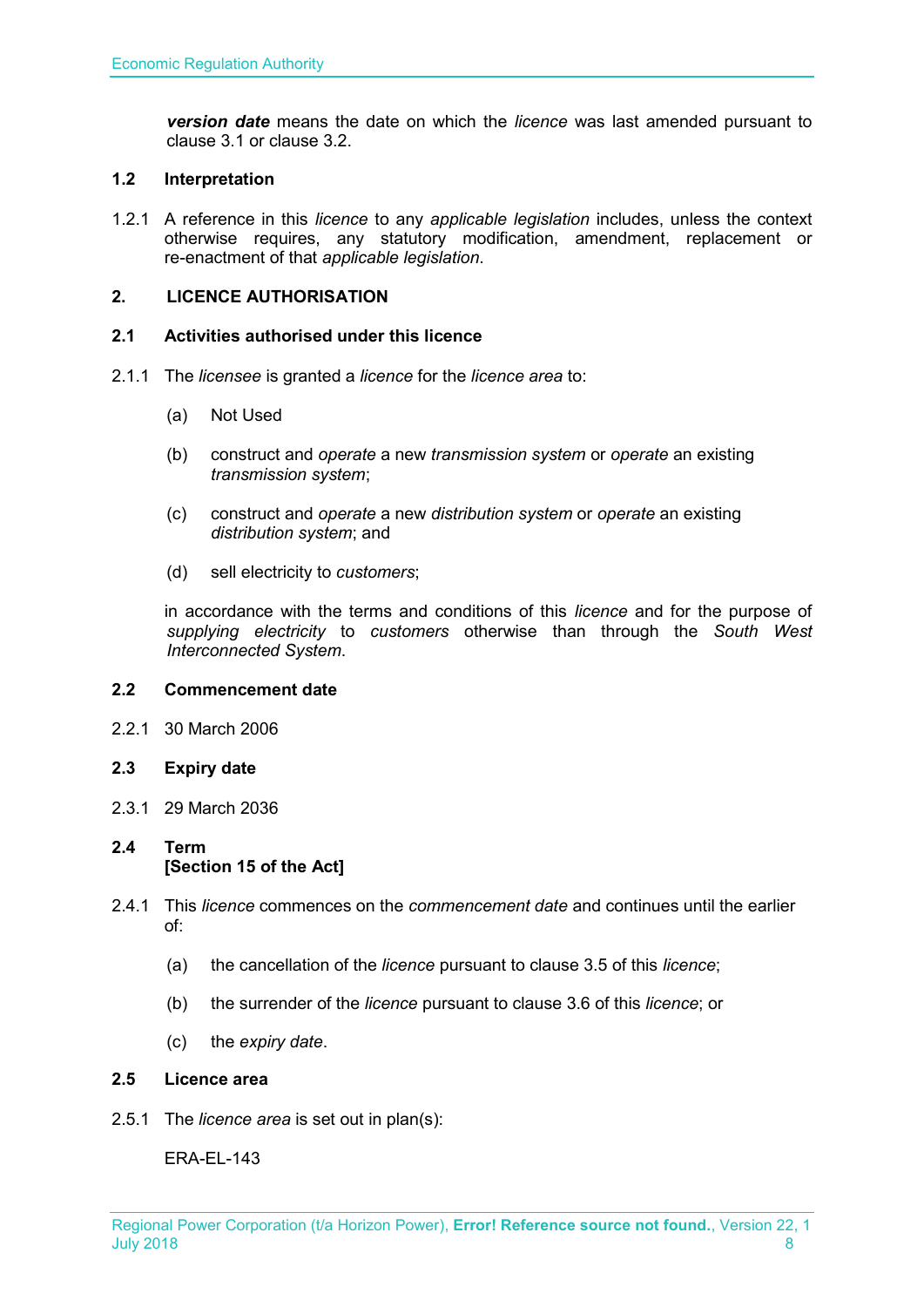2.5.2 The *licence area* plan(s) is provided in Schedule 2.

## <span id="page-8-0"></span>**3. LICENCE ADMINISTRATION**

#### <span id="page-8-1"></span>**3.1 Amendment of licence by the licensee [Section 21 of the Act]**

3.1.1 The *licensee* may apply to the *ERA* to amend the *licence* in accordance with the *Act.*

#### <span id="page-8-2"></span>**3.2 Amendment of licence by the ERA [Section 22 of the Act]**

- 3.2.1 Subject to any *applicable legislation*, the *ERA* may amend the *licence* at any time in accordance with this clause.
- 3.2.2 Before amending the *licence* under clause 3.2.1, the *ERA* must:
	- (a) provide the *licensee* with written *notice* of the proposed amendments under consideration by the *ERA*;
	- (b) allow 15 *business days* for the *licensee* to make submissions on the proposed amendments; and
	- (c) take into consideration those submissions.
- 3.2.3 This clause also applies to the substitution of the existing *licence*.
- 3.2.4 For avoidance of doubt, the *licensee* will not have to pay a fee for amendments under clause 3.2.1.

## <span id="page-8-3"></span>**3.3 Transfer of licence [Section 18 of the Act]**

3.3.1 This *licence* may be transferred only in accordance with the *Act.*

#### <span id="page-8-4"></span>**3.4 Renewal of licence [Section 16 of the Act]**

3.4.1 This *licence* may be renewed only in accordance with the *Act*.

#### <span id="page-8-5"></span>**3.5 Cancellation of licence [Section 35 of the Act]**

3.5.1 This *licence* may be cancelled only in accordance with the *Act*.

## <span id="page-8-6"></span>**3.6 Surrender of licence [Schedule 1 of the Act]**

- 3.6.1 The *licensee* may only surrender the *licence* pursuant to this clause 3.6.
- 3.6.2 If the *licensee* intends to surrender the *licence* the *licensee* must, by *notice* in writing to the *ERA*:
	- (a) set out the date that the *licensee* wishes the surrender of the *licence* to be effective; and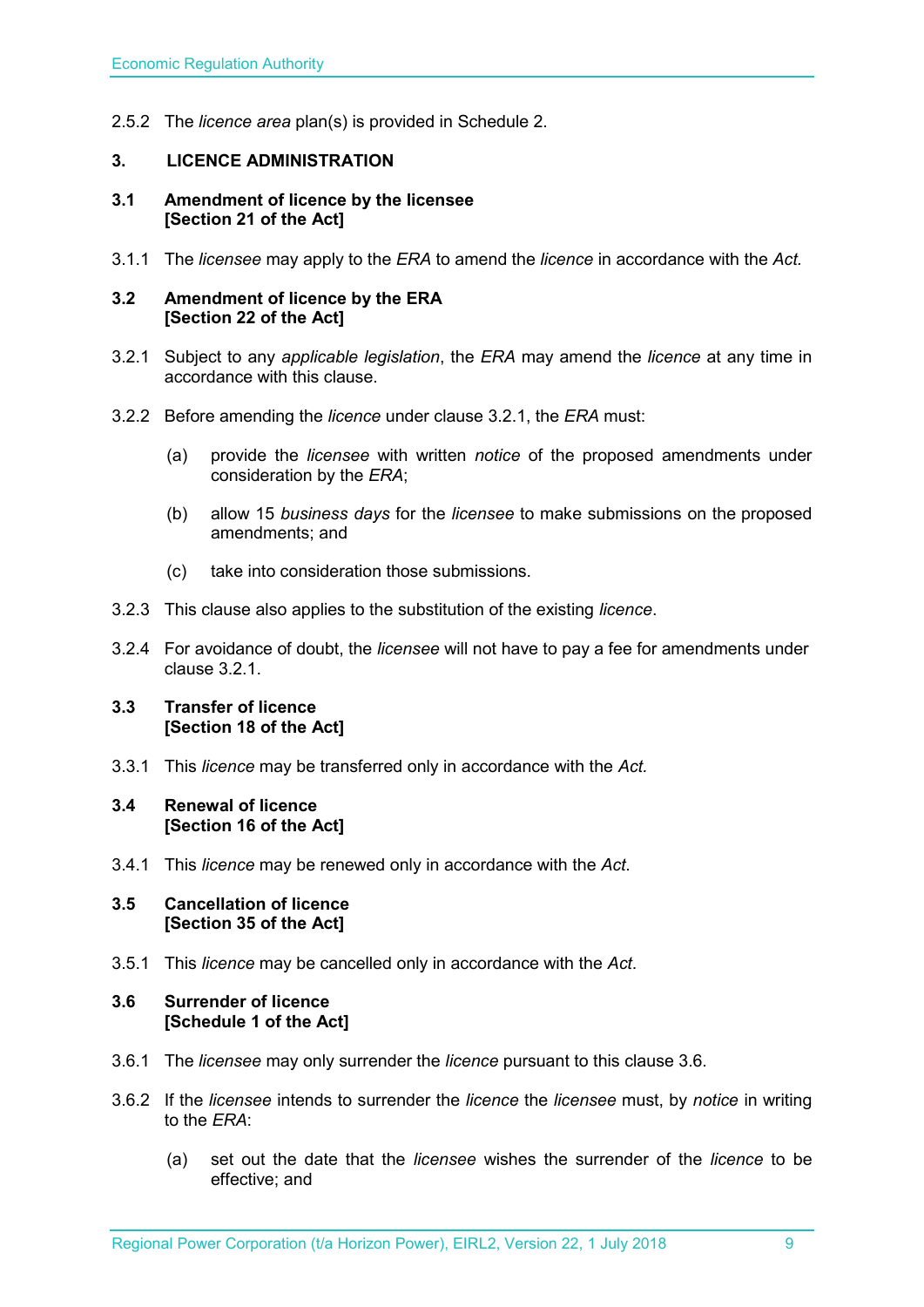- (b) set out the reasons why the *licensee* wishes to surrender the *licence*, including the reasons why it would not be contrary to the public interest for the surrender of the *licence* to be effective on the date set out in the *notice*.
- 3.6.3 Upon receipt of the *notice* from the *licensee* pursuant to clause 3.6.2, the *ERA* will publish the *notice*.
- 3.6.4 Notwithstanding clause 3.6.2, the surrender of the *licence* will only take effect on the later of the day that:
	- (a) the *ERA* publishes a *notice* of the surrender in the Western Australian Government Gazette, such date to be at the discretion of the *ERA*; and
	- (b) the *licensee* hands back the *licence* to the *ERA*.
- 3.6.5 The *licensee* will not be entitled to a refund of any fees by the *ERA*.

## <span id="page-9-0"></span>**3.7 Notices**

- 3.7.1 Unless otherwise specified, all *notices* must be in writing.
- 3.7.2 A *notice* will be regarded as having been sent and received:
	- (a) when delivered in person to the addressee; or
	- (b) three *business days* after the date of posting if the *notice* is posted in Western Australia; or
	- (c) five *business days* after the date of posting if the *notice* is posted outside Western Australia; or
	- (d) if sent by facsimile when, according to the sender's transmission report, the *notice* has been successfully received by the addressee; or
	- (e) if sent by *electronic means* when, according to the sender's electronic record, the *notice* has been successfully sent to the addressee.

## <span id="page-9-1"></span>**3.8 Publishing information [Schedule 1 of the Act]**

- 3.8.1 The *ERA* may direct the *licensee* to *publish*, within a specified timeframe, any information it considers relevant in connection with the *licensee* or the performance by the *licensee* of its obligations under this *licence*.
- 3.8.2 Subject to clause 3.8.3, the *licensee* must *publish* the information referred to in clause 3.8.1.
- 3.8.3 If the *licensee* considers that the information is confidential it must:
	- (a) immediately notify the *ERA*; and
	- (b) seek a review of the *ERA's* decision in accordance with clause 3.9.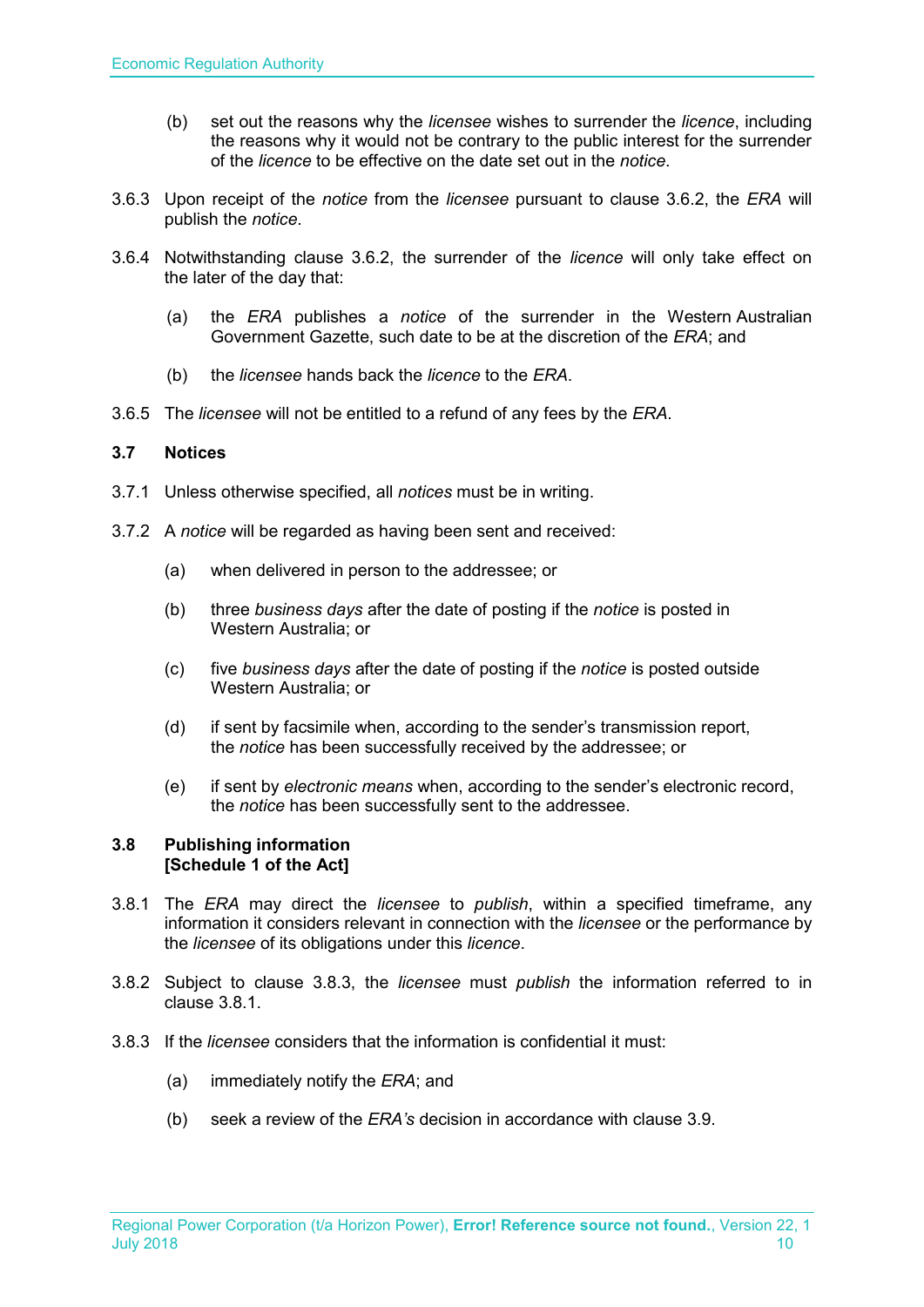- 3.8.4 Once it has reviewed the decision, the *ERA* will direct the *licensee* in accordance with the review to:
	- (a) *publish* the information;
	- (b) *publish* the information with the confidential information removed or modified; or
	- (c) not *publish* the information.

## <span id="page-10-0"></span>**3.9 Review of the ERA's decisions**

- 3.9.1 The *licensee* may seek a review of a *reviewable decision* by the *ERA* pursuant to this *licence* in accordance with the following procedure:
	- (a) the *licensee* shall make a submission on the subject of the *reviewable decision* within 10 *business days* (or other period as approved by the *ERA*) of the decision; and
	- (b) the *ERA* will consider the submission and provide the *licensee* with a written response within 20 *business days*.
- 3.9.2 For avoidance of doubt, this clause does not apply to a decision of the *ERA* pursuant to the *Act*, nor does it restrict the *licensee's* right to have a decision of the *ERA* reviewed in accordance with the *Act*.

## <span id="page-10-1"></span>**4. GENERAL LICENCE OBLIGATIONS**

#### <span id="page-10-2"></span>**4.1 Compliance with applicable legislation**

4.1.1 Subject to any modifications or exemptions granted pursuant to the *Act*, the *licensee* must comply with any *applicable legislation*.

## <span id="page-10-3"></span>**4.2 Fees**

4.2.1 The *licensee* must pay the applicable fees and charges in accordance with the *Regulations*.

#### <span id="page-10-4"></span>**4.3 Accounting records [Schedule 1 of the Act]**

4.3.1 The *licensee* and any *related body corporate* must maintain accounting records that comply with standards issued by the Australian Accounting Standards Board or equivalent International Accounting Standards.

#### <span id="page-10-5"></span>**4.4 Reporting a change in circumstances**

- 4.4.1 The *licensee* must report to the *ERA*:
	- (a) if the *licensee* is under external administration as defined by the *Corporations Act 2001 (Cwth)* within 2 *business days* of such external administration occurring; or
	- (b) if the *licensee*:
		- (i) experiences a change in the *licensee's* corporate, financial or technical circumstances upon which this *licence* was granted; and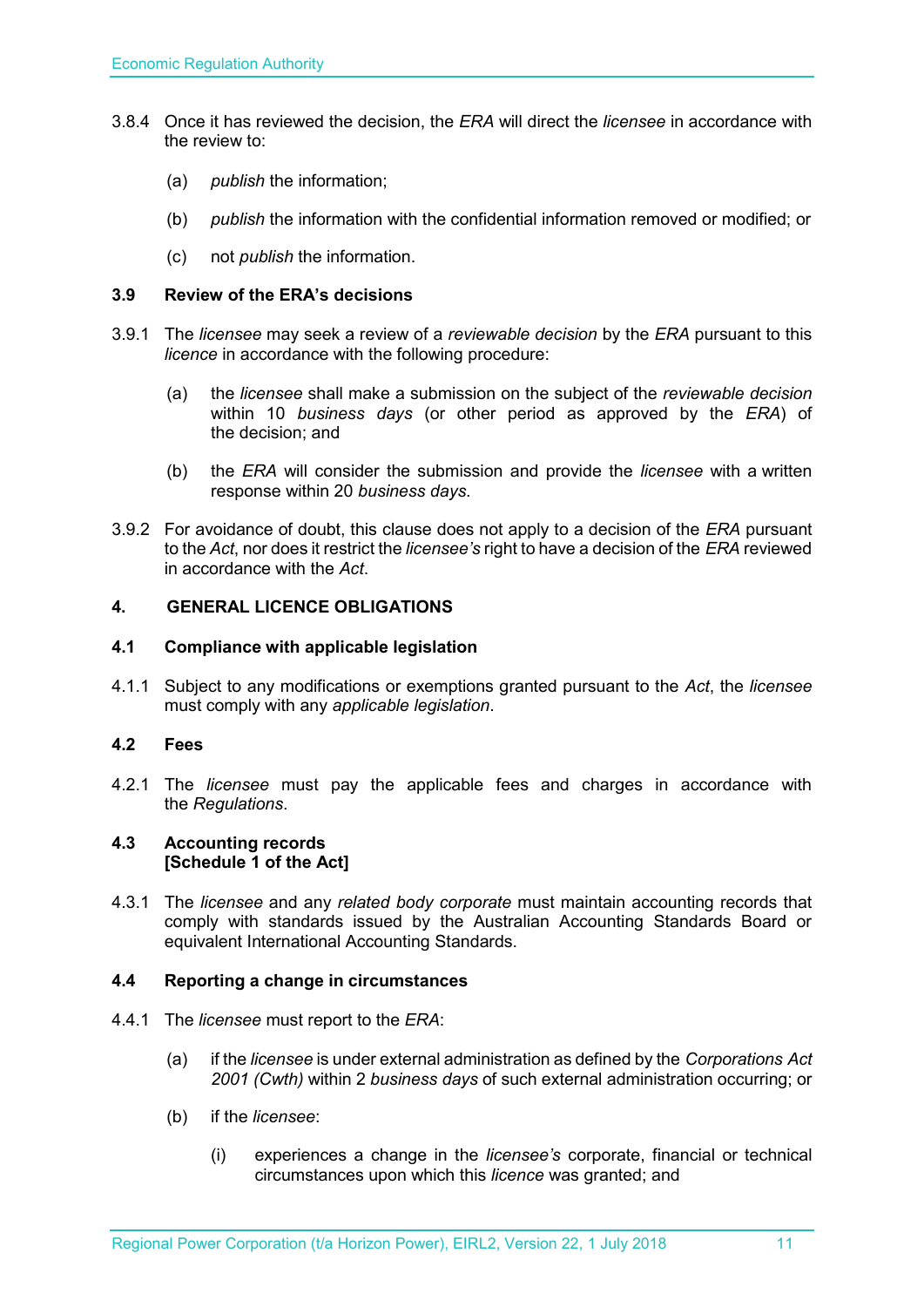(ii) the change may materially affect the *licensee's* ability to perform its obligations under this *licence*,

within 10 *business days* of the change occurring; or

- (c) if the:
	- (i) *licensee's* name;
	- (ii) *licensee's* ABN; or
	- (iii) *licensee's* address,

changes, within 10 *business days* of the change occurring.

### <span id="page-11-0"></span>**4.5 Provision of information [Schedule 1 of the Act]**

4.5.1 The *licensee* must provide to the *ERA,* in the manner and form described by the *ERA,*  specified information on any matter relevant to the operation or enforcement of the *licence*, the operation of the licensing scheme provided for in Part 2 of the *Act*, or the performance of the *ERA's* functions under that Part.

## <span id="page-11-1"></span>**5. AUDITS AND PERFORMANCE REPORTING OBLIGATIONS**

### <span id="page-11-2"></span>**5.1 Asset management system [Section 14 of the Act]**

- 5.1.1 The *licensee* must provide for an *asset management system* in respect of the *licensee's assets.*
- 5.1.2 The *licensee* must notify the *ERA* of the details of the *asset management system* within 5 *business days* from the later of:
	- (a) the *commencement date*; and
	- (b) the completion of construction of the *licensee's assets*.
- 5.1.3 The *licensee* must notify the *ERA* of any substantial change to the *asset management system* within 10 *business days* of such change.
- 5.1.4 The *licensee* must provide the *ERA* with a report by an independent expert, acceptable to the *ERA*, as to the effectiveness of the *asset management system* not less than once in every period of 24 months calculated from the *commencement date* (or any longer period that the *ERA* allows by *notice* in writing).
- 5.1.5 The *licensee* must comply, and must require the *licensee's* expert to comply, with the *ERA'*s standard audit guidelines.
- 5.1.6 The *licensee* may seek a review of any of the requirements of the *ERA*'s standard audit guidelines dealing with the *asset management system* in accordance with clause 3.9.
- 5.1.7 The review of the *asset management system* must be conducted by an independent expert approved by the *ERA*. If the *licensee* fails to nominate an independent expert within one month of the date that the review of the *asset management system* was due,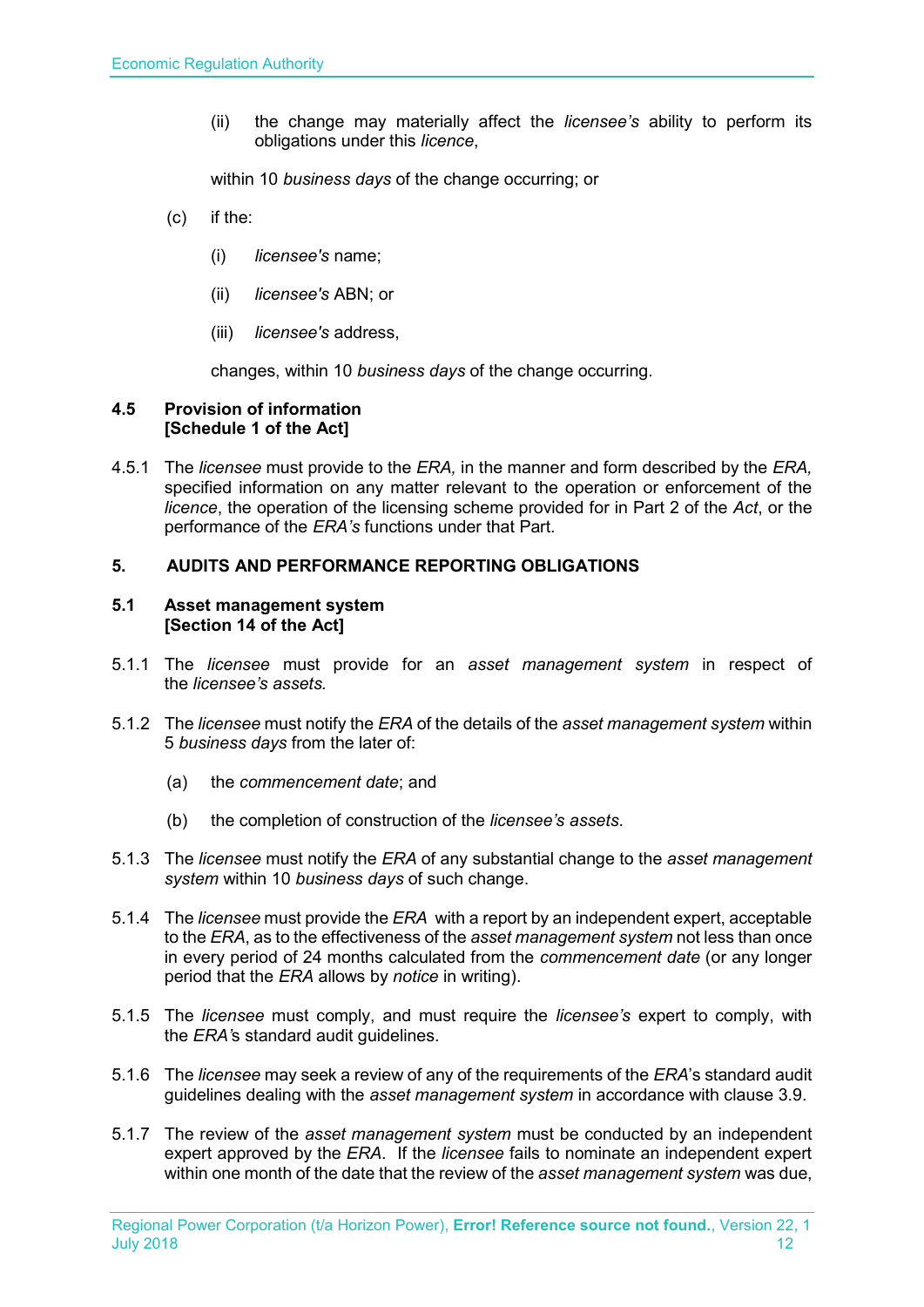or the independent expert nominated by the *licensee* is rejected on two successive occasions by the *ERA*, the *ERA* may choose an independent expert to conduct the review of the *asset management system.*

## <span id="page-12-0"></span>**5.2 Individual performance standards**

- 5.2.1 Performance standards are contained in *applicable legislation*.
- 5.2.2 The *ERA* may prescribe *individual performance standards* applying to the *licensee* in respect of the *licensee's* obligations under this *licence* or the *applicable legislation*.
- 5.2.3 Before approving any *individual performance standards* under this clause, the *ERA* will:
	- (a) provide the *licensee* with a copy of the proposed *individual performance standards*;
	- (b) allow 15 *business days* for the *licensee* to make submissions on the proposed *individual performance standards*; and
	- (c) take into consideration those submissions.
- 5.2.4 Once approved by the *ERA*, the *individual performance standards* are included as additional *terms and conditions* to this *licence*.

### <span id="page-12-1"></span>**5.3 Performance audit [Section 13 of the Act]**

- 5.3.1 The *licensee* must, unless otherwise notified in writing by the *ERA*, provide the *ERA* with a *performance audit* within 24 months after the *commencement date*, and every 24 months thereafter.
- 5.3.2 The *licensee* must comply, and must require the *licensee's* auditor to comply, with the *ERA's* standard audit guidelines.
- 5.3.3 The *licensee* may seek a review of any of the requirements of the *ERA*'s standard audit guidelines in accordance with clause 3.9.
- 5.3.4 The *performance audit* must be conducted by an independent auditor approved by the *ERA*. If the *licensee* fails to nominate an auditor within one month of the date that the *performance audit* was due, or the auditor nominated by the *licensee* is rejected on two successive occasions by the *ERA*, the *ERA* may choose an independent auditor to conduct the *performance audit*.

## <span id="page-12-2"></span>**6. CUSTOMERS**

## <span id="page-12-3"></span>**6.1 Approved Scheme [Section 101 of the Act]**

- 6.1.1 The *licensee* must not *supply electricity* to *small use customers* unless the *licensee* is:
	- (a) a member of an *approved schem*e; and
	- (b) bound by, and compliant with, any decision or direction of the electricity ombudsman under the *approved scheme.*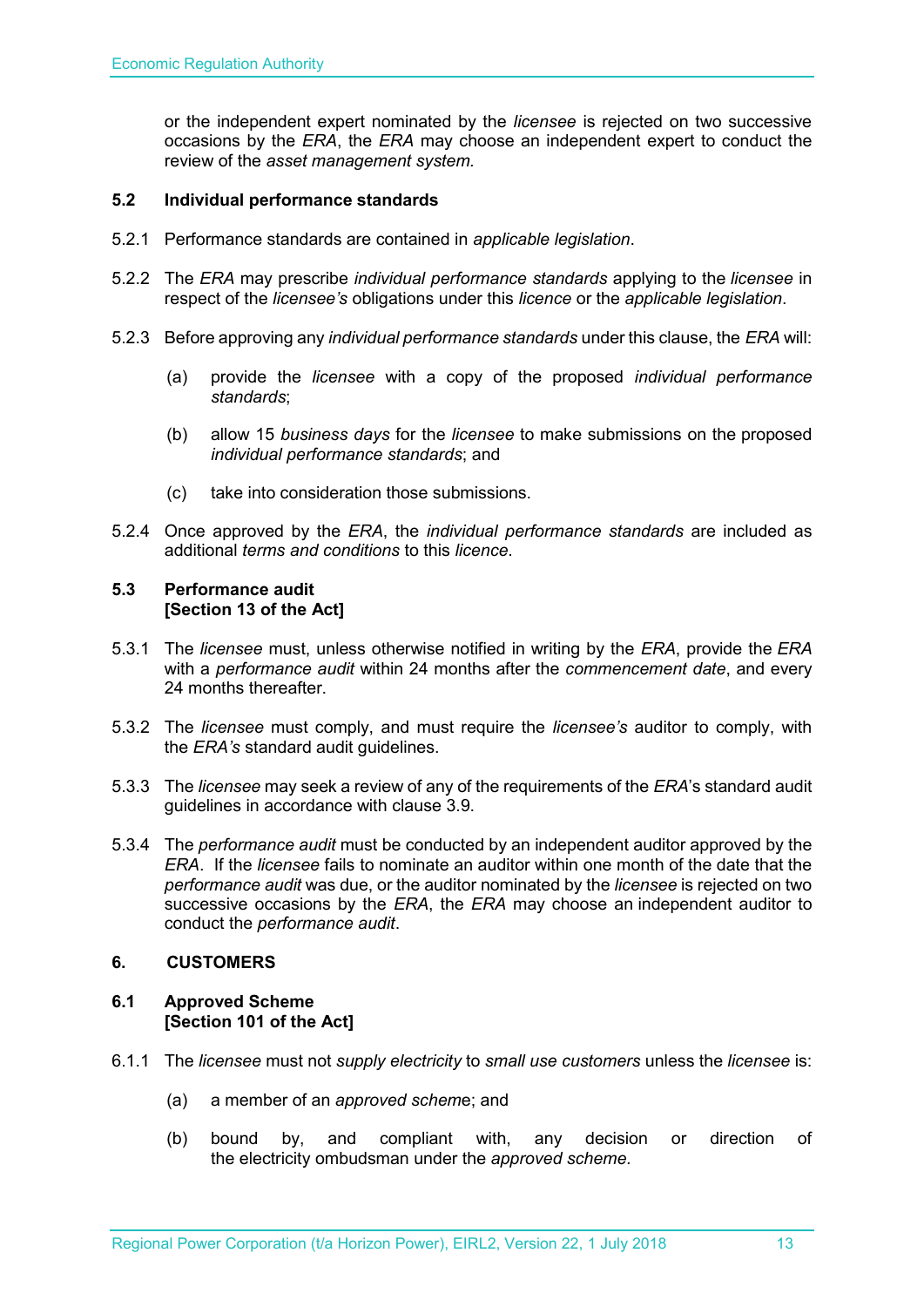## <span id="page-13-0"></span>**6.2 Determination of Default Supplier**

6.2.1 The *licensee* must determine, from time to time, the *default supplier* for each *connection point* that connects to a *distribution system* operated by the *licensee.*

## <span id="page-13-1"></span>**6.3 Marketers**

6.3.1 The *licensee* must ensure that an *electricity marketing agent* of the *licensee* complies with the *Code of Conduct for the Supply of Electricity to Small Use Customers 2018.*

#### <span id="page-13-2"></span>**6.4 Customer Contracts [Section 54 of the Act]**

- 6.4.1 Subject to the *Regulations*, the *licensee* must not *supply electricity* to a *small use customer* otherwise than under:
	- (a) a *standard form contract*; or
	- (b) a *non-standard contract* that complies with the *Act.*
- 6.4.2 The *licensee* must, if directed by the *ERA*, review the *standard form contract* and submit to the *ERA* the results of that review within the time specified by the *ERA*.
- 6.4.3 The *licensee* must comply with any direction given by the *ERA* in relation to the scope, process or methodology of the review referred to in clause 6.4.2.

#### <span id="page-13-3"></span>**6.5 Amending the Standard Form Contract [Section 52 of the Act]**

- 6.5.1 The *licensee* may only amend the *standard form contract* with the *ERA'*s approval.
- 6.5.2 The *licensee* may amend the *standard form contract* at any time by submitting to the *ERA*:
	- (a) a proposed amendment to the *standard form contract*; or
	- (b) a proposed substituted *standard form contract*.

## 6.5.3 The *ERA* may:

- (a) approve the amendment to the *standard form contract* or substituted *standard form contract*; or
- (b) specify the amendments the *licensee* must make to the amended or substituted *standard form contract* before the *ERA* will amend the *standard form contract*,

and notify the *licensee* of its decision within a reasonable time.

- 6.5.4 The *ERA* may, at any time, by *notice* in writing, direct the *licensee* to amend the *standard form contract* by specifying:
	- (a) the amendments to be made to the *standard form contract*; and
	- (b) the latest date at which the amendments will come into force.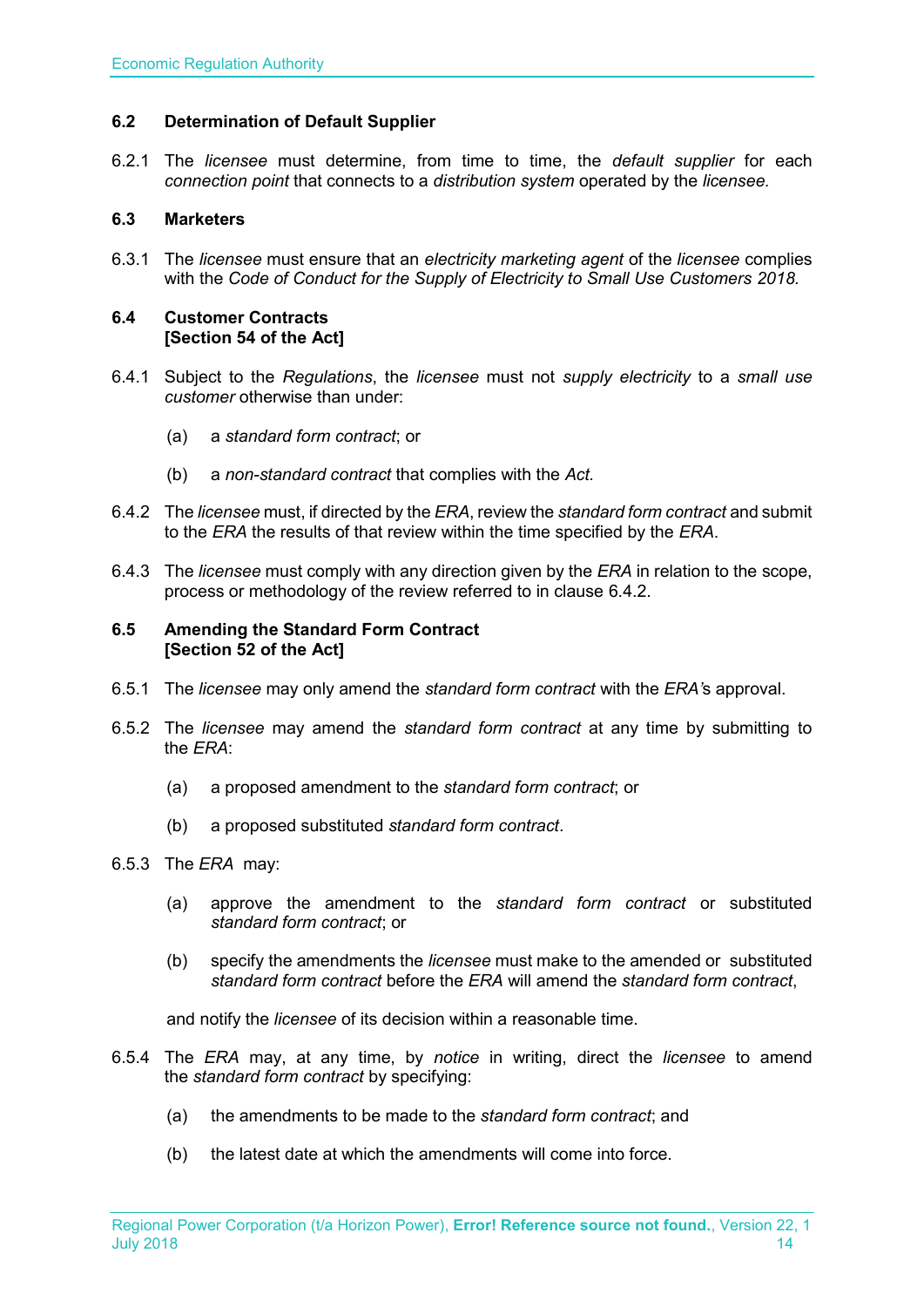## <span id="page-14-0"></span>**6.6 Directions by the ERA to amend Standard Form Contract [Section 53 of the Act]**

6.6.1 The *licensee* must comply with any direction given by the *ERA* pursuant to section 53 of the *Act.* 

### <span id="page-14-1"></span>**6.7 Supplier of Last Resort [Section 76 of the Act]**

6.7.1 If the *licensee* is designated a *supplier of last resort* under the *Act,* the *licensee* must perform the functions of the *supplier of last resort.* 

## <span id="page-14-2"></span>**6.8 Notification of Default Supply**

- 6.8.1 Where the *licensee* becomes aware of a *small use customer* taking a *supply* of *electricity* that is deemed to be supplied under the *licensee*'s *standard form contract* in accordance with the *[Electricity Industry \(Customer Contracts\) Regulations 2005](http://www.slp.wa.gov.au/legislation/statutes.nsf/main_mrtitle_1345_homepage.html)*, the *licensee* must, within five days after becoming aware, notify the *small use customer* in writing:
	- (a) that the *licensee* is the *default supplier* for that *connection point*; and
	- (b) the effect of regulation 37 of the *[Electricity Industry \(Customer Contracts\)](http://www.slp.wa.gov.au/legislation/statutes.nsf/main_mrtitle_1345_homepage.html)  [Regulations 2005](http://www.slp.wa.gov.au/legislation/statutes.nsf/main_mrtitle_1345_homepage.html)*.

## <span id="page-14-3"></span>**6.9 Priority Restoration Register**

- 6.9.1 The *licensee* must create and maintain a *priority registration register*.
- 6.9.2 The *priority restoration register* must relate to all *customers* of the *licensee* including but not limited to *small use customers.*
- 6.9.3 The *priority registration register* must comply with any criteria determined by the Minister.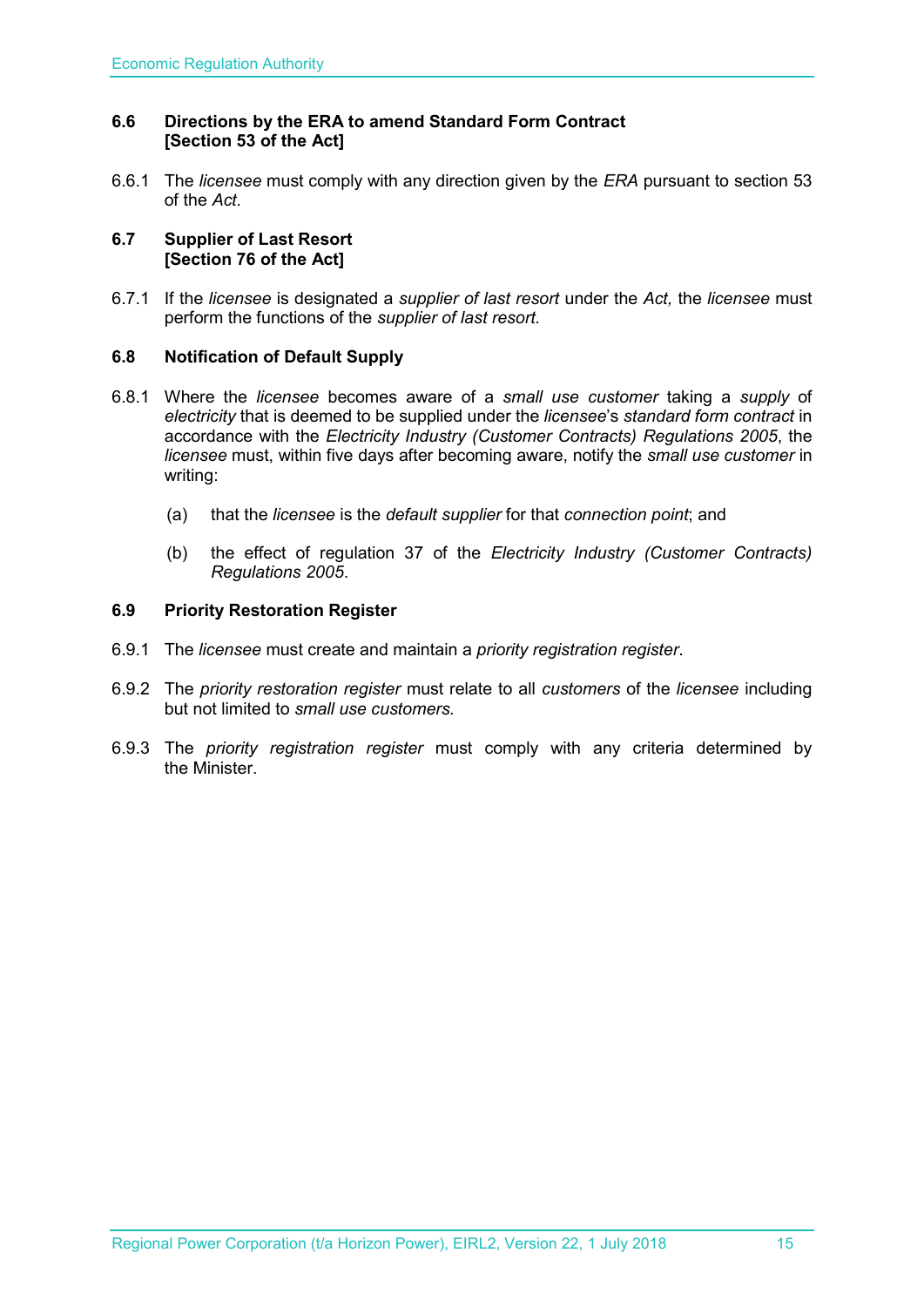# <span id="page-15-0"></span>**Schedule 1 – Additional Licence Clauses**

## **1. Definitions**

*Coordinator* means the Coordinator of Energy referred to in section 4 of the *Energy Coordination Act 1994*.

*extension and expansion policy* means documentation that sets out arrangements for and in relation to:

- (a) the geographic extension of the *transmission system* or *distribution system*;
- (b) the expansion of the electrical capacity of the *transmission system* or *distribution system*; and
- (c) the connection of *customers* to that *transmission system* or *distribution system*.

*renewable source electricity* has the meaning given to that term in regulation 3 of the *Electricity Industry (Licence Conditions) Regulations 2005*.

*renewable source electricity contract* has the meaning given to that term in regulations 3 and 8 of the *Electricity Industry (Licence Conditions) Regulations 2005*.

*renewable source electricity customer* has the meaning given to that term in regulation 3 of the *Electricity Industry (Licence Conditions) Regulations 2005*.

*small renewable energy system* has the meaning given to that term in regulation 3 of the *Electricity Industry (Licence Conditions) Regulations 2005*.

## **2. Renewable source electricity contract**

- 2.1 The *licensee* must submit to the *Coordinator* a draft *renewable source electricity contract* by the time specified in the *Act* or by the *Coordinator*.
- 2.2 The *Coordinator* will:
	- (a) approve the draft *renewable source electricity contract*; or
	- (b) specify the amendments the *licensee* must make to the draft *renewable source electricity contract* before the *Coordinator* will amend the draft *renewable source electricity contract*;

and *notify* the *licensee* of its decision within a reasonable time.

- 2.3 The *licensee* may amend the *renewable source electricity contract* at any time by submitting to the *Coordinator*:
	- (a) an amendment to the *renewable source electricity contract*; or
	- (b) a substituted *renewable source electricity contract*.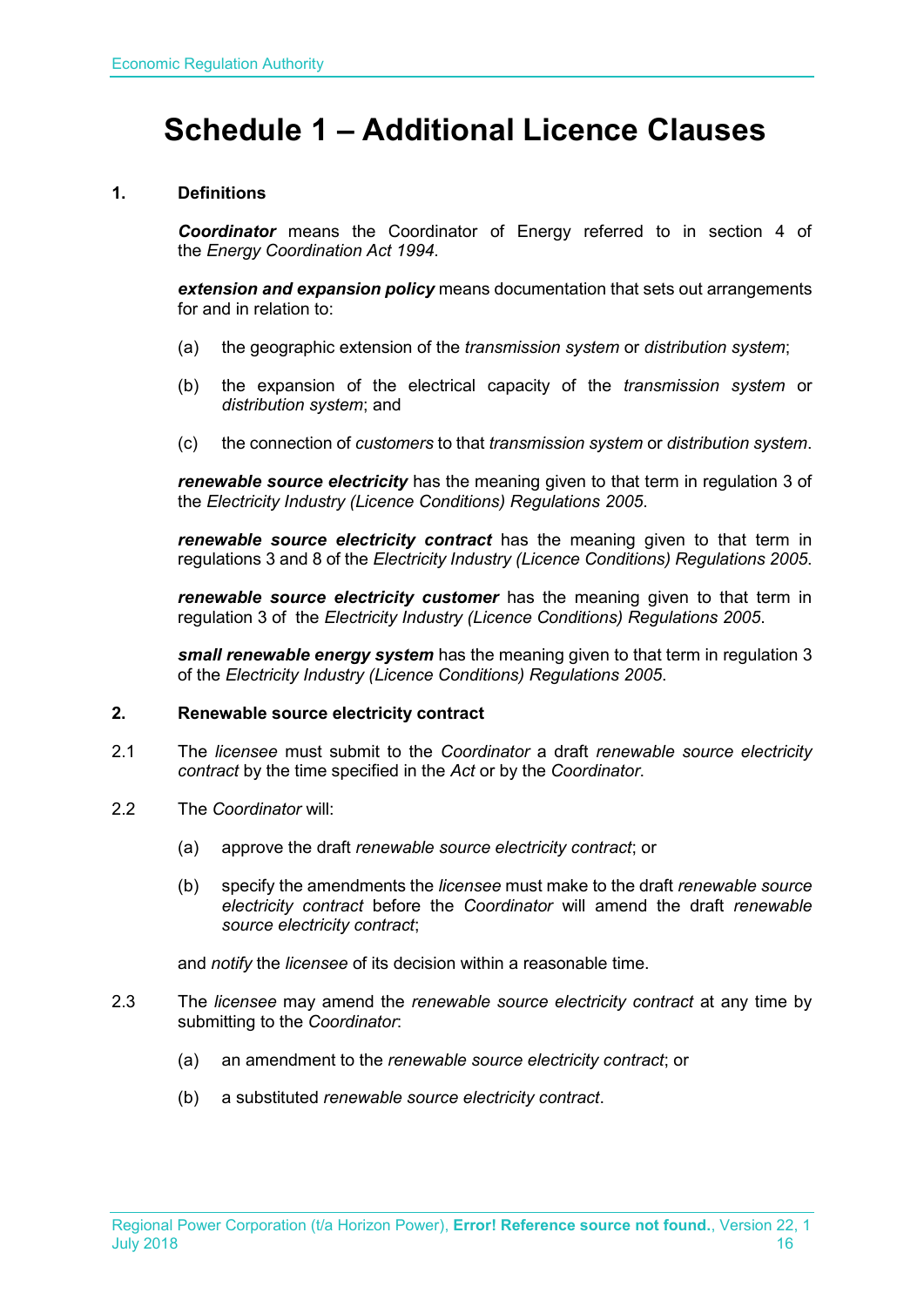- 2.4 The *Coordinator* will:
	- (a) approve the amendment to the *renewable source electricity contract* or substituted *renewable source electricity contract*; or
	- (b) specify the amendments the *licensee* must make to the amended or substituted *renewable source electricity contract* before the *Coordinator* will amend the *renewable source electricity contract*,

and *notify* the *licensee* of its decision within a reasonable time.

- 2.5 The *Coordinator* may at any time direct the *licensee* to submit an amendment to the *renewable source electricity contract* and specify the time by which the *licensee*  must submit that amendment.
- 2.6 The *licensee* must comply with a direction given by the *Coordinator* under clause 2.5.

#### **3. Renewable source electricity**

- 3.1 The *licensee* must offer to purchase *renewable source electricity* from a *renewable source electricity customer* who wishes to sell *electricity* to the *licensee*.
- 3.2 The offer to purchase *electricity* in clause 3.1 must be in the form of a *renewable source electricity contract* approved by the *Coordinator* in accordance with clause 2.
- 3.3 The *licensee* must submit to the *Coordinator* a written report detailing:
	- (a) the amount of *renewable source electricity* purchased by the *licensee*; and
	- (b) the cost of purchasing that *renewable source electricity,*

as soon as practicable at the end of each financial year.

#### **4. Extension and expansion**

- 4.1 The *licensee* must submit to the *Coordinator* a draft *extension and expansion policy* within three months after a written request by the *Coordinator* or other such time as allowed by the *Coordinator*.
- 4.2 The *licensee* must comply with any direction given to the *licensee* by the *Coordinator* to:
	- (a) amend the draft *extension and expansion policy*; or
	- (b) submit an amendment to the approved *extension and expansion policy*,

within the time specified by the *Coordinator*.

4.3 The *licensee* must implement the arrangements set out in the *extension and expansion policy* that has been approved by the *Coordinator* in accordance with the *Act*.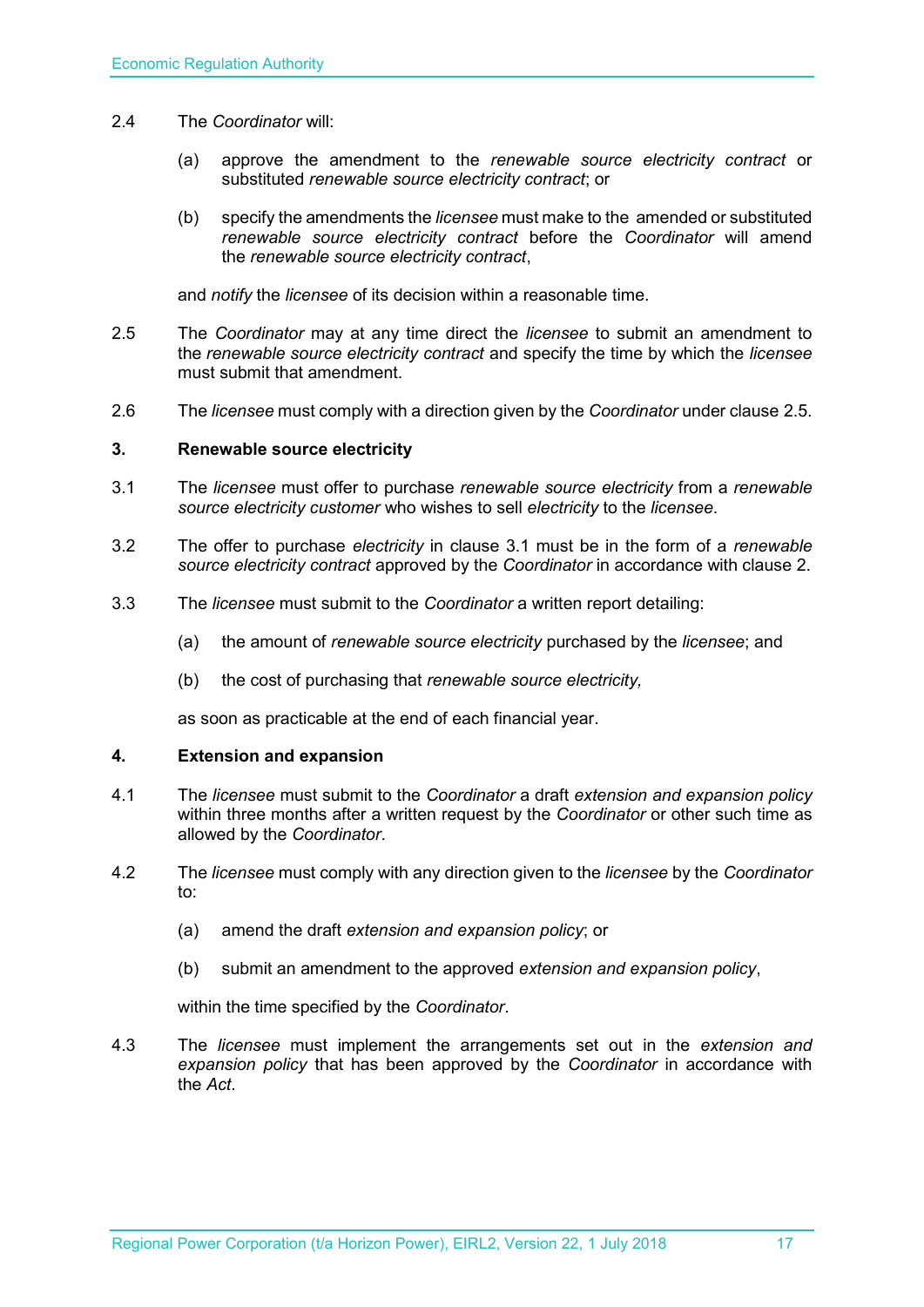# <span id="page-17-0"></span>**Schedule 2 – Licence Area Plans**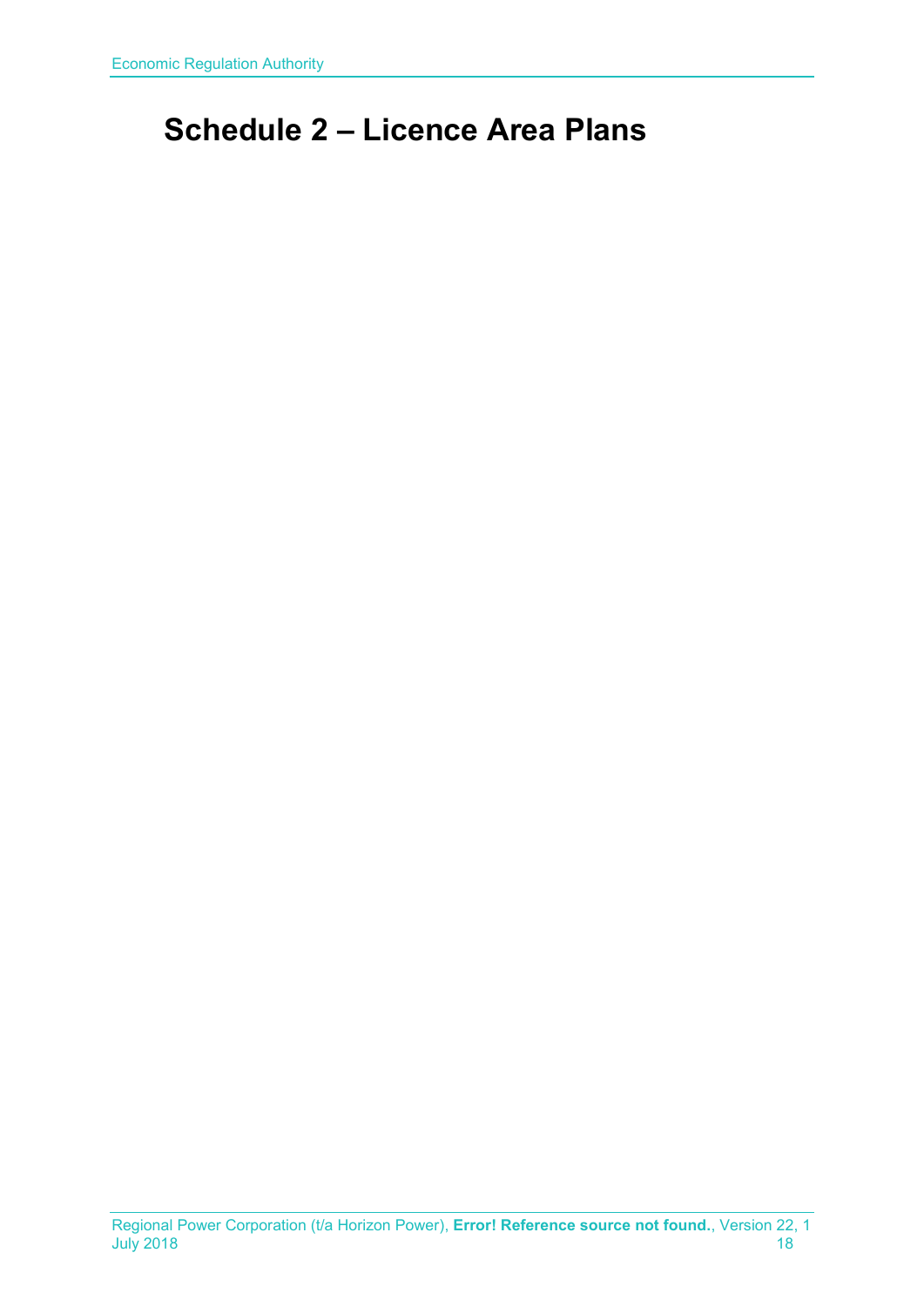## **Amendment Record Sheet**

| <b>Version Date</b> | <b>Description of Amendment</b>                                                                                                                                                                                                                                                                                                                                                                                                                                                                        |
|---------------------|--------------------------------------------------------------------------------------------------------------------------------------------------------------------------------------------------------------------------------------------------------------------------------------------------------------------------------------------------------------------------------------------------------------------------------------------------------------------------------------------------------|
| 4 October 2006      | Minor amendments to licence areas ERA-EL-012, ERA-EL-<br>031, ERA-EL-035, ERA-EL-037 and ERA-EL-038.                                                                                                                                                                                                                                                                                                                                                                                                   |
| 18 September 2007   | Reduction in Licence Area for Ardyaloon Remote Aboriginal<br>Community ERA-EL-034(A).                                                                                                                                                                                                                                                                                                                                                                                                                  |
| 28 September 2007   | Amendment of licence area boundary for the power supply at<br>Coral Bay to include the power station, wind farm and boating<br>facility [ERA-EL-039(A)].                                                                                                                                                                                                                                                                                                                                               |
| 29 January 2009     | Change to customer definition.                                                                                                                                                                                                                                                                                                                                                                                                                                                                         |
| 12 May 2009         | Minor amendments: change of address; delete map references<br>to power stations in nine licensed areas - Broome, Camballin,<br>Coral Bay, Denham, Derby, Exmouth, Fitzroy Crossing, Halls<br>Creek and Hopetoun; include references to power stations in<br>two licensed areas - Kununurra and Wyndham; amend<br>installed capacity to 40.604 MW; definition of 'individual<br>performance standard' to refer to clause 25; and amend the<br>definition of 'licence' part '(c)' to refer to clause 25. |
| 22 September 2009   | Include the following Indigenous communities into Operating<br>Areas: Halls Creek (Nicholson, Lundja & Koongie Park);<br>Laverton (Wongatha Wonganarra) Wiluna (Bondini).                                                                                                                                                                                                                                                                                                                              |
| 6 January 2010      | Include the following Indigenous communities into Operating<br>Areas: Darlngunaya (Fitzroy Crossing); Bungardi (Fitzroy<br>Crossing); Burawa (Fitzroy Crossing); Junjuwa (Fitzroy<br>Crossing); Goodabinya/Murtunkurra (Marble Bar); and<br>Irrungadji (Nullagine).                                                                                                                                                                                                                                    |
| 20 May 2010         | Minor amendments to the following licence areas: Broome<br>[ERA-EL-007(B)], Camballin [ERA-EL-008(B)],<br>Derby [ERA-EL-012(D)], Exmouth [ERA-EL-014(B)], Halls<br>Creek [ERA-EL-017(C)], Karratha [ERA-EL-050(A)],<br>Meekatharra [ERA-EL-023(A)], Mount Magnet [ERA-EL-<br>025(A)], Port Hedland [ERA-EL-033(A)] and South Hedland<br>[ERA-EL-053(A)].                                                                                                                                               |
| 26 July 2010        | Minor amendments to the following licence areas: Pilbara<br>[ERA-EL-040(A)], Karratha [ERA-EL-050(B)] and Onslow<br>[ERA-EL-028(A)]. Creation of a new licence area: Kalumburu<br>[ERA-EL-121]. Amendment of minor errors in relation to map<br>reference numbers. Update of figure for installed capacity in<br>Schedule 1, clause 3.1. Update of figure for transmission<br>length.                                                                                                                  |
| 22 October 2010     | Amendment of a licence area: South Hedland [ERA-EL-<br>053(B)]. Creation of a new licence area: Yungngora [ERA-EL-<br>$120$ ].                                                                                                                                                                                                                                                                                                                                                                         |